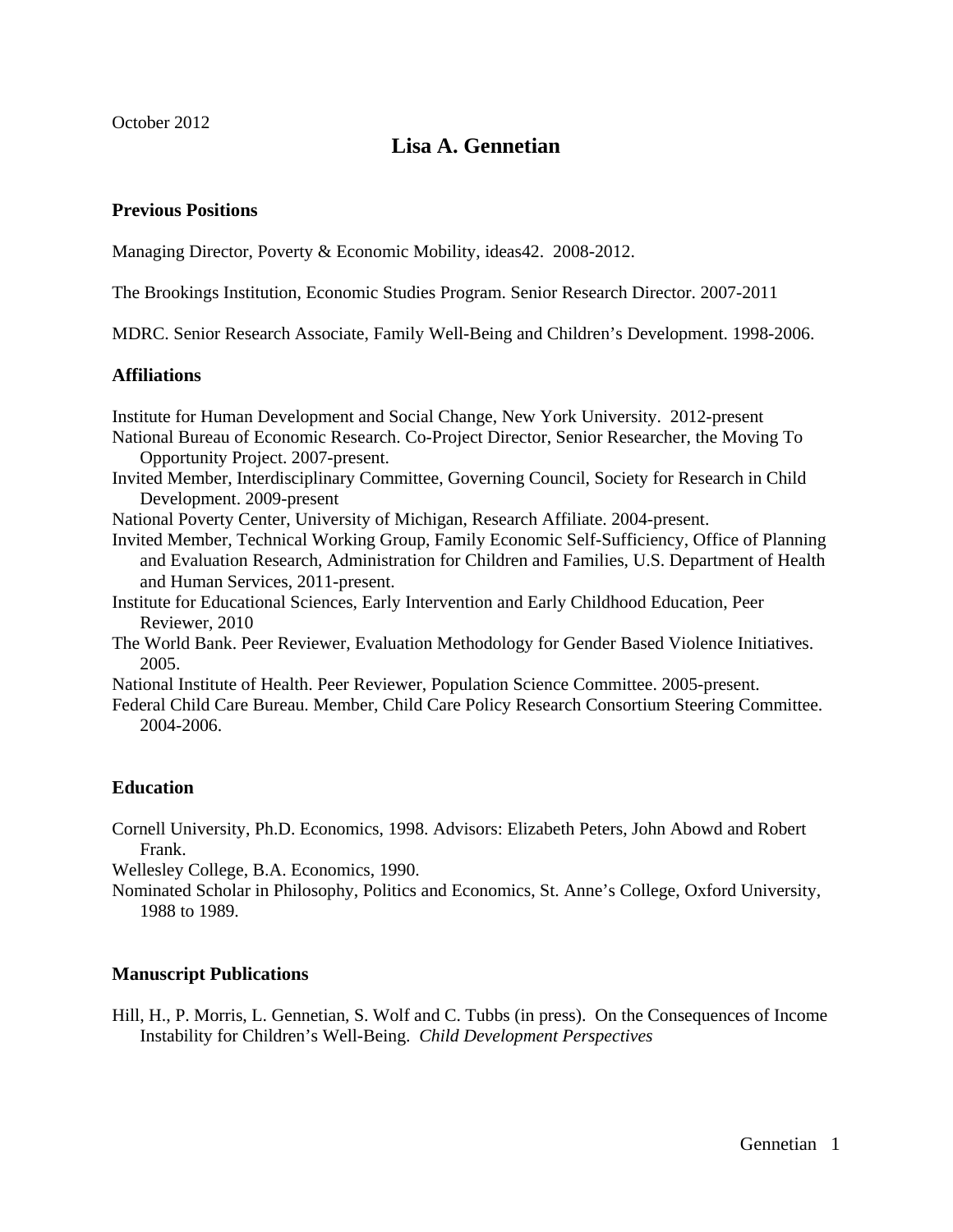- Snell, E., N. Castells, G. Duncan, L. Gennetian, K. Magnuson and P. Morris (in press). Promoting the Positive Development of Boys in High-Poverty Neighborhoods: Evidence from Four Anti-Poverty Experiments. *Journal of Research on Adolescence*
- Ludwig, J., G. Duncan, L. Gennetian, L. Katz, R. Kessler, J. Kling and L. Sanbonmatsu (2012). Neighborhood effects on subjective well-being: evidence from a randomized experiment. *Science* 337(6101): 1505-1510
- Gennetian, L.A., M. Sciandra, L. Sanbonmatsu, J. Ludwig, L. Katz, G.J. Duncan, and R. Kessler (2012). The Long-Term Impacts of Moving to Opportunity on Youth Outcomes. *Cityscape*: Special Compendium issue.
- Gebler, N., L. A. Gennetian, M. Hudson, B. Ward and M. Sciandra (2012). Achieving High Effective Response Rates in the Moving to Opportunity Long-Term Study: Strategies and Trade-offs. *Cityscape*: Special Compendium issue.
- Sanbonmatsu, L., J. Marvakov, N. A. Potter, E. Adam, G.J. Duncan, L.A. Gennetian, L.F. Katz, R.C. Kessler, J. Ludwig, T.W. McDade, and S.Tessler Lindau (2012). The Long-Term Impacts of Moving to Opportunity on Adult Health and Economic Self-Sufficiency. *Cityscape*: Special Compendium issue.
- Ludwig, J., L. Sanbonmatsu, L. Gennetian, E. Adam, G. Duncan, L. Katz, R. Kessler, J. Kling, S. Lindau, R. Whittaker, and T. McDade (2011). Neighborhoods, Obesity and Diabetes—A Randomized Social Experiment. *New England Journal of Medicine* 365: 1509-1519.
- Hsueh, J. and L. Gennetian (2011). Welfare Policies and Adolescents: Exploring Work Schedules, Economic Resources and Sibling Care. *American Journal of Community Psychology* 48(3-4): 322- 340.
- Crosby, D., C. Dowsett, L. Gennetian, and A. Huston (2010). The Effects of Center-Based Care on the Problem Behavior of Low-Income Children with Working Mothers. *Developmental Psychology*.46(5): 1030-48.
- Yoshikawa, H., A. Gasman-Pines, P. Morris, L. Gennetian, E. Godfrey, and A. Roy (2010). Racial/Ethnic Differences in Five-Year Impacts of Welfare Policies on Middle-Childhood Math and Reading Achievement. *Applied Developmental Science* 14(3): 137-153
- Gennetian, L. A., N. Castells, and P. Morris (2010) Meeting the Basic Needs of Children: Does Income Matter? National Poverty Center Working Paper No. 2009-11. Gennetian, L.A., T. Leventhal and S. Newman (eds) special issue of *Children and Youth Services Review* 32(9): 1138-48
- Newman, S., T. Leventhal, and L.A. Gennetian (2010). Meeting the Basic Needs: Introduction. Gennetian, L.A., T. Leventhal and S. Newman (eds) special issue of *Children and Youth Services Review* 32(9).
- Gennetian, L. A., H. Hill, A. London, and L. M. Lopoo (2010). Maternal Employment and Young Children's Health: Evidence from Two Studies of Low Income Families. *Journal of Health*

Gennetian 2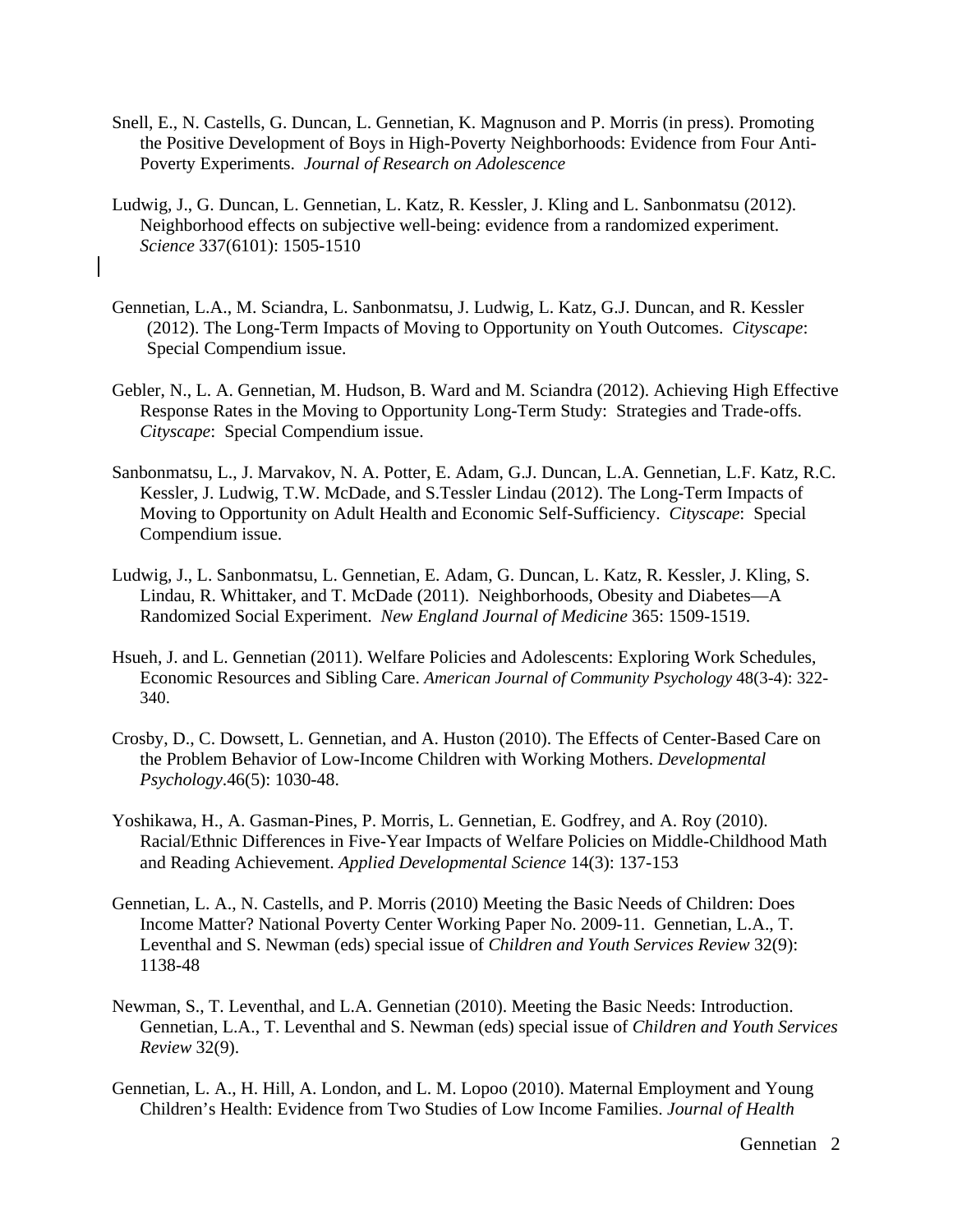*Economics* 29: 353-63.

- Duncan, Greg J., H. Bos, L. A. Gennetian, and H. Hill (2009). New Hope: A Thoughtful and Effective Approach to "Make Work Pay." *Northwestern Journal of Law and Social Policy* 101.
- Principe, D., L. Gennetian, C. Dowsett, A. Imes, and A. Huston (2008). Effects of Employment Based Programs for Most and Moderately Disadvantaged Families. *Social Services Review* 82(3): 361-394
- Duncan, G., L. Gennetian, and P. Morris (2008). Effects of Welfare and Anti-Poverty Policies on Participant's Children. *Focus.* Madison, WI: Institute for Research on Poverty.
- Gennetian, L., K. Magnuson, and P. Morris (2008). From Statistical Association to Causation: What Developmentalists Can Learn from Instrumental Variables Techniques Coupled with Experimental Data. *Developmental Psychology* 44(2): 381-394.
- Gennetian, L., L. Lopoo, and A. London (2008). Maternal Work Hours and Schooling Outcomes of Low-Income Youth in Four Large Urban Settings. *Demography* 45(1): 31-53.
- Dowsett, C., A. Huston, A. Imes, L. Gennetian, and D. Principe. (2008). Structural and Process Features of Center, Home and Relative Child Care for Children from High and Low Income Families. *Early Childhood Research Quarterly* 23: 69-93.
- Bos, J., G. Duncan, L. Gennetian, and H. Hill (2007). New Hope: Fulfilling America's Promise to "Make Work Pay" Hamilton Project Paper. Washington, DC: The Brookings Institution.
- Chang, Y.E., A.C. Huston, D. A. Crosby, and L. Gennetian. (2007). The Effects of Welfare and Employment Programs on Children's Participation in Head Start. *Economics of Education Review* 26(1): 17-32.
- C. Ficano, L. Gennetian, and P. Morris (2006). Child Care Subsidies and Transitions from Welfare to Work: A Three State Comparison. *Review of Policy Research* 23(3): 681-98.
- Gennetian, L., C. Redcross, and C. Miller (2006). Regional Differences in the Effects of Welfare Reform: Evidence from an Experimental Program in Rural and Urban Minnesota. *Georgetown Journal on Poverty Law and Policy* 13(1): 119-50.
- Gibson, C., K. Magnusen, L. Gennetian, and G. Duncan (2005). Employment and Risk of Domestic Abuse Among Low-Income Single Mothers. *Journal of Marriage and the Family* 67: 1149-68.
- Averett, S., L. Gennetian, and H.E. Peters. (2005). Paternal Child Care and Children's Cognitive Development *Journal of Population Economics* 18.
- Gennetian, L. (2005). One or Two Parents? Half or Step Siblings? The Effect of Family Composition on Cognitive Outcomes of Young Children. *Journal of Population Economics* 18.
- Morris, P., L. Gennetian, and G. Duncan (2005). Long Term Effects of Welfare and Work Policies on Children's School Achievement: A Synthesis from Policy Experiments Conducted in the 1990s. *Social Policy Report* 19(2).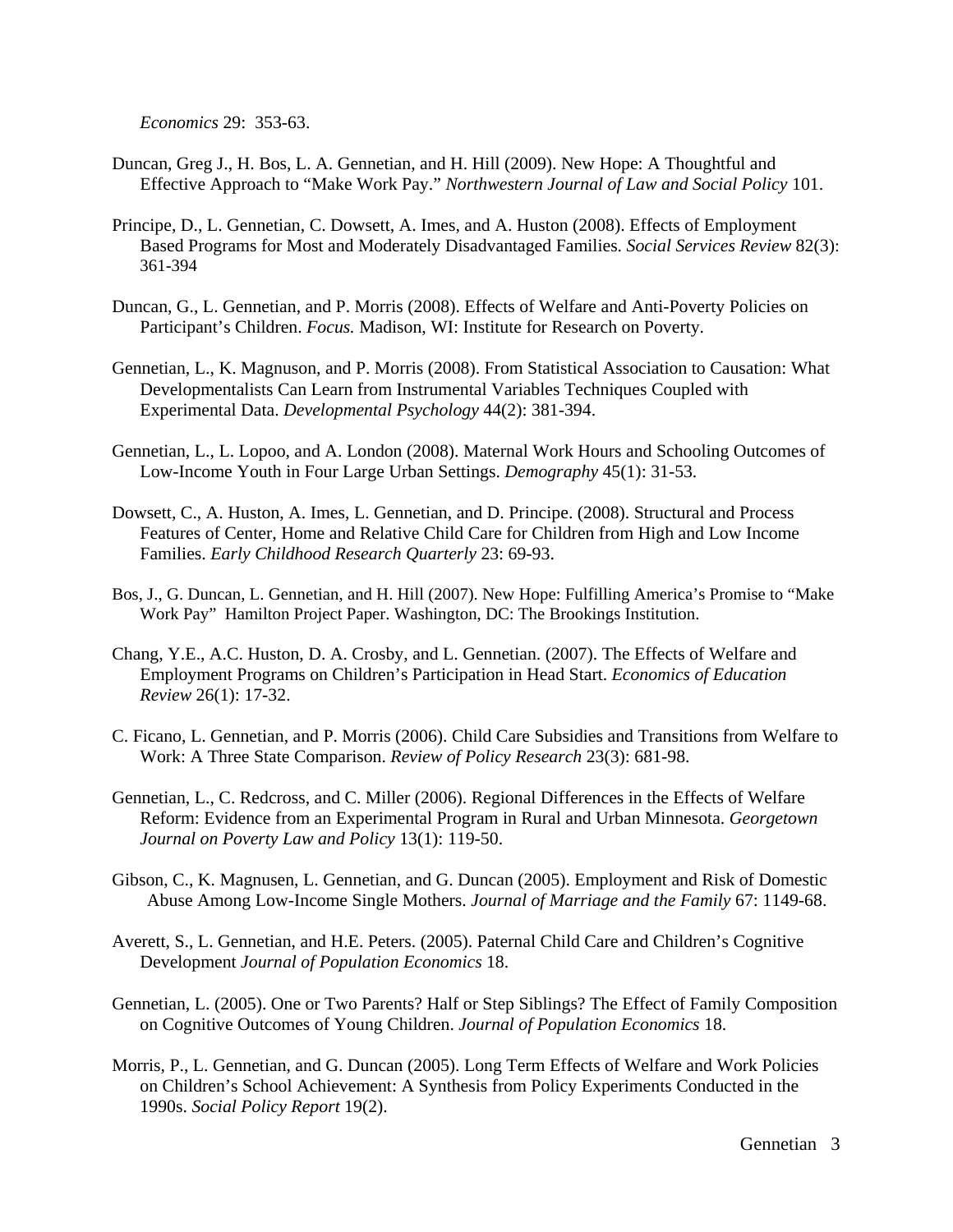- Crosby, D., L. Gennetian, and A. Huston. (2005). Child Care Assistance Policies Can Affect the Use of Formal Care for Children in Low Income Families. *Applied Developmental Science 9(2)*: 86- 106.
- Gennetian, L. and V. Knox (2004). The Effects of a Minnesota Welfare Program on Marital Stability Six Years Later*. Population Research and Policy Review* 23: 567-593.
- Gennetian, L. and C. Miller (2004). How Welfare Reform Can Affect Marriage: Experimental Evidence from Minnesota. *Review of Economics of the Household* 2(3): 275-301.
- Gennetian, L., D. Crosby, A. Huston, and E. Lowe (2004). Can Child Care Assistance in Welfare and Employment Programs Support the Employment of Low-Income Families? *Journal of Policy Analysis and Management* 23(4): 723-43.
- Gennetian, L., G. Duncan, V. Knox, W. Vargas, E. Clark-Kauffman, and A. London (2004). How Welfare Policies Can Affect Adolescents: A Synthesis of Evidence from Experimental Studies. *Journal of Research on Adolescence* 14(4): 399-423. (Awarded Best Article in Social Policy by the Society for Research in Adolescence.)
- Gennetian, L. (2004). The Effects of Welfare and Work Policies on Adolescents: Does Sibling Composition Matter? *Eastern Economic Journal* 30(1): 81-100.
- Gennetian, L. (2004). Welfare Policies and Domestic Abuse Among Single Mothers: Evidence from Minnesota and Other Pilot Studies. *Violence Against Women* 9(10): 1171-90.
- Harknett, K. and L. Gennetian (2003). How an Earnings Supplement Can Affect the Marital Behavior of Welfare Recipients: Evidence from the Canadian Self-Sufficiency Project. *Demography* 40(3): 451-78.
- Morris, P. and L. Gennetian (2003). Identifying the Effects of Income on Children's Development: Using Experimental Data*. Journal of Marriage and the Family*. 65(3): 716-29.
- Gennetian, L. and P. Morris (2003). How Time Limits and Make Work Pay Strategies Affect the Well-Being of Children: Experimental Evidences from Two Welfare Reform Programs. *Children and Youth Services Review* 25(1/2): 17-54.
- Huston, A., Y. Chang, and L. Gennetian (2002). Family and Individual Predictors of Child Care Use Among Low-Income Families in Different Policy Contexts. *Early Childhood Research Quarterly* 17 (4): 441-469.
- Gennetian, L. and C. Miller (2002). Children and Welfare Reform: Evidence from Minnesota. *Child Development* 73(2): 601-19.
- Averett, S., L. Gennetian, and H.E. Peters (1999). The Patterns and Determinants of Paternal Care During the First Three Years of a Child's Life. *Marriage and Family Review* 29(2-3): 115-36.
- Gennetian, L. (1999). The Supply of Infants Relinquished for Adoption: Did Access to Abortion Make a Difference? *Economic Inquiry* 37(3): 412-31.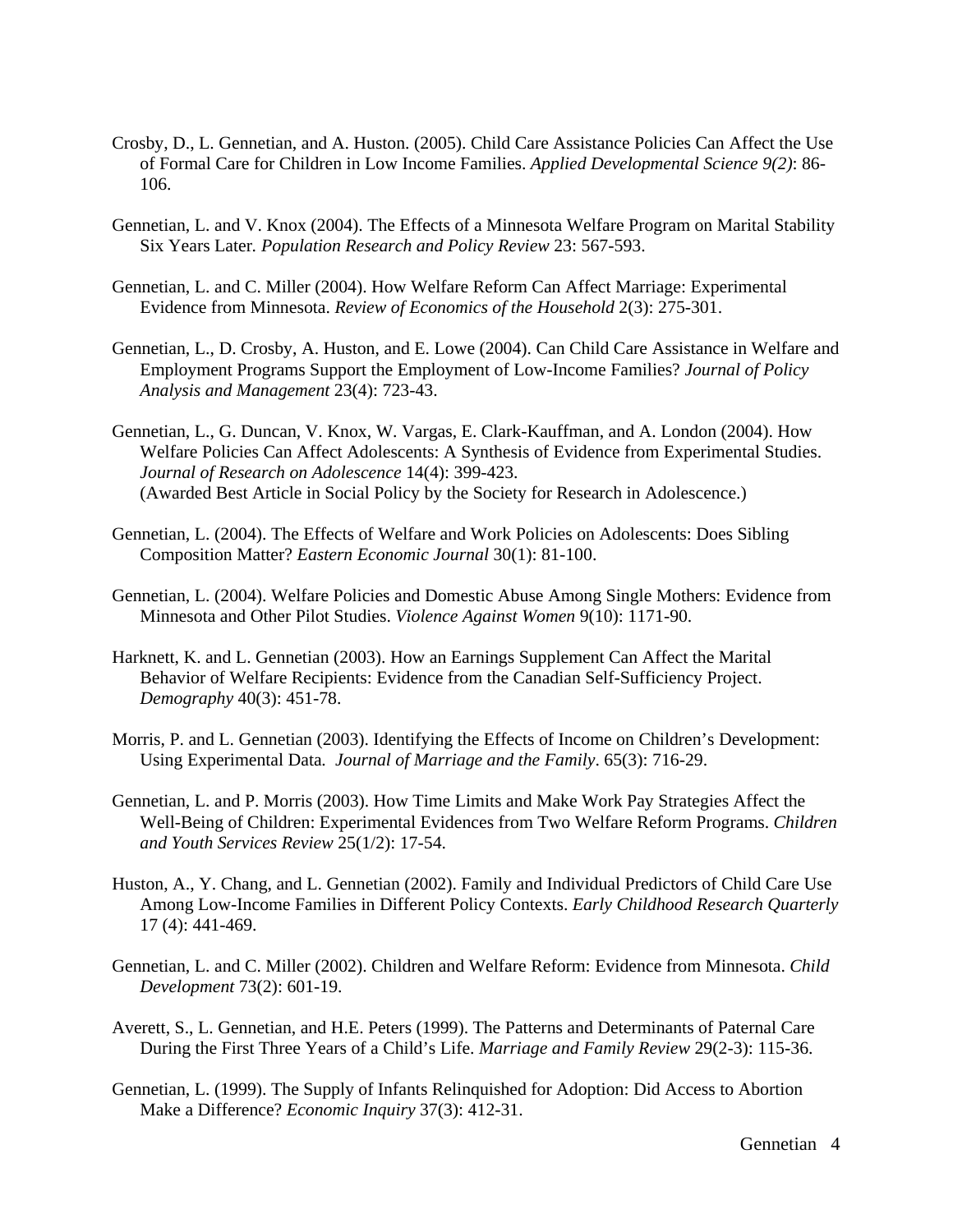#### **Book Chapters**

- L. Gennetian and P. Morris (in press). Welfare Policies and Student Achievement. *International Handbook of Student Achievement*. J. Hattie and E. Anderman (Eds.) Routledge Publishers.
- D. Harding, L. Gennetian, L. Sanbonmatsu, C. Winship and J. Kling (2011). Unpacking Neighborhood Influences on Education Outcomes: Setting the Stage for Future Research. G. Duncan and D. Murname (Eds.), *Whither Opportunity? Rising Inequality, Schools, and Children's Life Chances.* New York: Russell Sage Foundation.
- Gennetian, L., L. Sanbonmatsu, and J. Ludwig (2011). An Overview of Moving to Opportunity: A Random Assignment Housing Mobility Study in Five U.S. Cities. Newburger, H., E.L. Birch, and S.M. Wachter (eds) *Neighborhood and Life Chances: How Place Matters in Modern America*. Philadelphia: University of Pennsylvania Press.
- Duncan, Greg J., L. A. Gennetian, and P.A. Morris (2009). Parental Pathways to Self-Sufficiency and the Well-Being of Younger Children. John Karl Scholz and Carolyn (Eds.), *Making the Work-Based Safety Net Work Better: Forward Looking Policies to Help Low Income Families.* New York: Russell Sage Foundation Press.
- Morris, P., L. Gennetian, G.J. Duncan, and A. Huston (2009). How Welfare Policies Affect Child and Adolescent School Performance: Investigating Pathways of Influence with Experimental Data pgs 255-289 James Ziliak (Ed.), *Welfare Reform and its Long Term Consequences for America's Poor.* Cambridge: Cambridge University Press.
- Morris, P. and L. Gennetian. (2007) Welfare and Antipoverty Policy Effects on Children's Development. Fitzgerald, H.E., Lester, B.M., and Zuckerman, B. (Eds.), Volume 1. *The Organization and Prevention of Children's Mental Health Problems.* In Praeger Series on Child Psychology and Mental Health*. The Crisis in Youth Mental Health: Critical Issues and Effective Programs.* Santa Barbara, California: Greenwood Publishing Group, Inc.
- Morris, P. and L. Gennetian. (2006). Indicators and Policy Decisions: The Role of Experimental Studies. *Studying the Impact of Indicators of Children's Well-Being on Policies and Programs.* New York: Springer Publications.
- Yoshikawa, H., P. Morris, L. Gennetian, A. Roy, A. Gasman-Pines, and E. Godfrey (2006). Effects of Welfare and Employment Policies on Middle Childhood School Performance: Do They Vary by Race/Ethnicity and, If So, Why? A.C. Huston and M. Ripke (Eds.), *Developmental Context of Middle Childhood: Bridges to Adolescence and Adulthood.* New York: Cambridge University Press.
- Gennetian, L., A. Huston, and D. Crosby (2006). Does Child Care Assistance Matter? The Effects of Welfare and Employment Policies on Child Care for Very Young Children. N. Cabrera, R. Hutchens, and H.E. Peters (Eds.), *From Welfare to Childcare: What Happens to Young Children When Single Mothers Exchange Welfare for Work?* Mahwah, NJ: Lawrence Erlbaum Associates.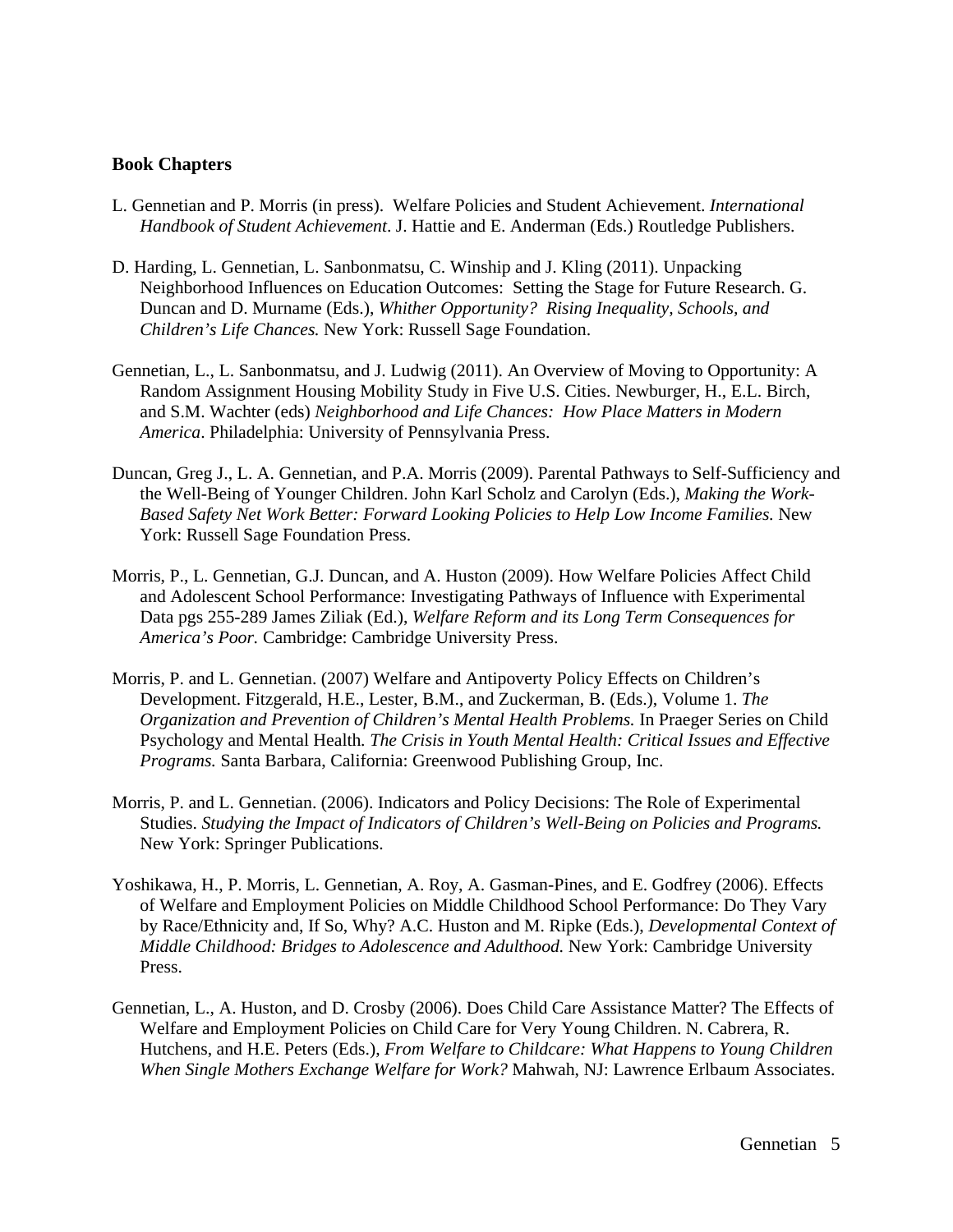- Gennetian, L., P. Morris, J. Bos and H. Bloom (2005). Coupling the Nonexperimental Technique of Instrumental Variables with Experimental Data to Learn How Programs Create Impacts. H. Bloom (Ed.), *Moving to the Next Level: Combining Experimental and Non-Experimental Methods to Advance Employment Policy Research.* New York, NY: Russell Sage Foundation.
- Gennetian, L., C. Redcross, and C. Miller (2002). The Effects of Welfare Reform in Rural Minnesota: Evidence from the Minnesota Family Investment Program. B. Weber, G. Duncan and L. Whitener (Eds.), *Rural Dimensions of Welfare Reform.* Kalamazoo, MI: W.E. Upjohn Institute.

#### **Book Reviews and Commentaries**

- Gennetian, L. (January 2008). Review of *Higher Ground: New Hope for the Working Poor and Their Children* (by Greg Duncan, Aletha C. Huston, and Thomas S. Weisner, 2007, New York: Russell Sage Foundation). *Industrial Labor Relations Review*. 61(2): 258-260.
- Gennetian, L. (April 2007). Review of *What Children Need* (by Jane Waldfogel, 2006, Cambridge: Harvard University Press). *Industrial Labor Relations Review*.
- Gennetian, L. (2004). *Welfare Reform and its Effects on the Social and Emotional Development of Young Children (0 to 5): Comments on Morris and Kammerman.* Center of Excellence for Early Childhood Development.
- Gennetian, L. (1997) Review of *Succeeding Generations: On the Effects of Investments in Children*  (by Robert Haveman and Barbara Wolfe, 1994, New York: Russell Sage Foundation). *Industrial and Labor Relations Review* 51(1): 139-40.

# **Peer-Reviewed Reports and Policy Briefs**

- Sanbonmatsu, L., J. Ludwig, L. Katz, L. Gennetian, G. Duncan, R. Kessler, E. Adam, T. McDade, and S. Lindau (2011). *The Moving to Opportunity for Fair Housing Demonstration Program— Final Impact Evaluation.* Washington, DC: U.S. Department of Housing and Urban Development.
- Gennetian, L., C. Miller, and J. Smith (2005). *Turning Welfare Into a Work Support: Six Year Impacts on Parents and Children from the Minnesota Family Investment Program*. New York: MDRC.
- Gennetian, L. and V. Knox. (2003). Staying Single: The Effects of Welfare Reform Policies on Marriage and Cohabitation. Next Generation Working Paper No. 19. New York: MDRC.
- Gennetian, L., A. Huston, D. Crosby, Y. Chang, E. Lowe, and T. Weisner (2002). *Making Child Care Choices: How Welfare and Work Policies Influence Parent's Child Care Decisions.* New York: MDRC.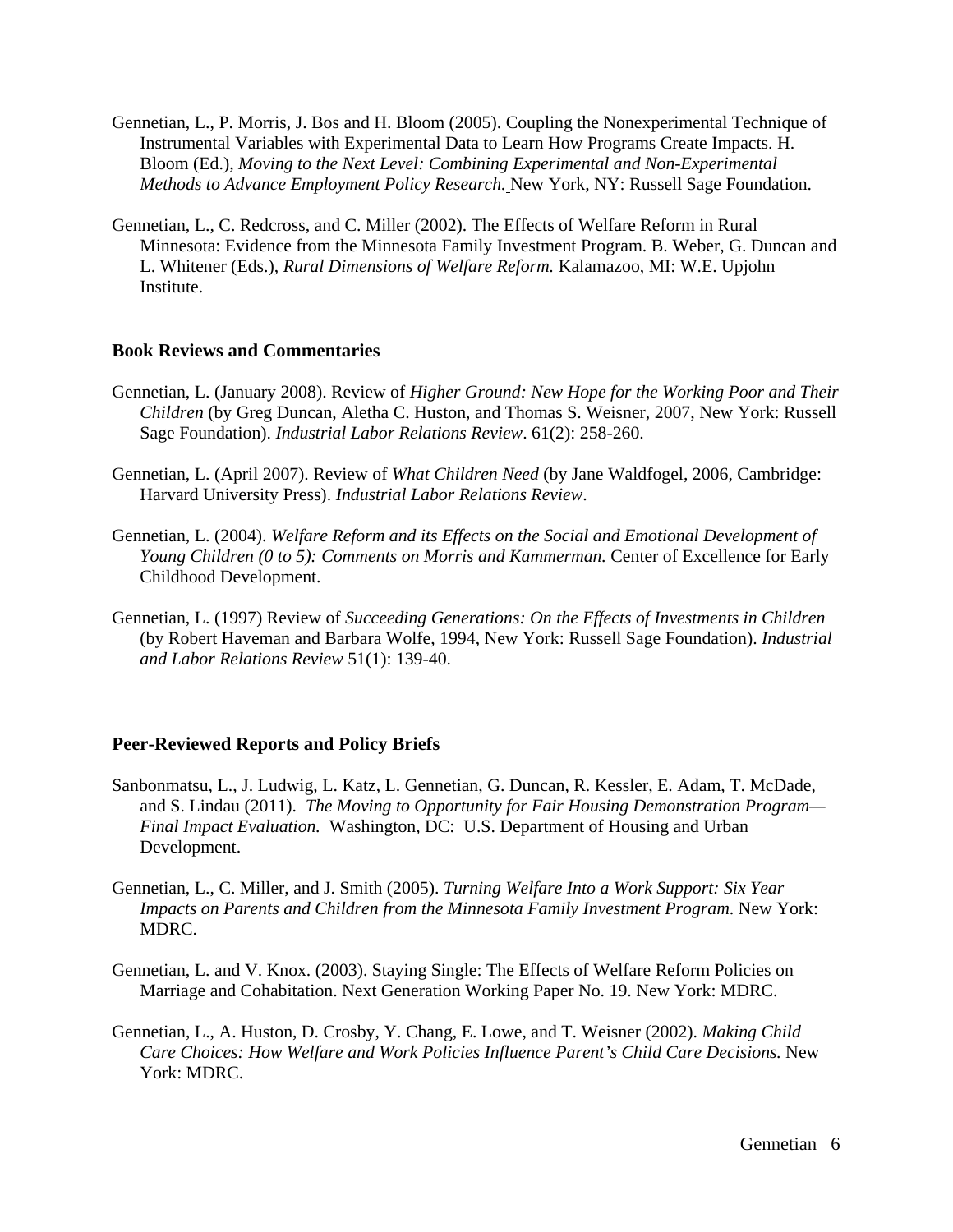- Morris, P., L. Gennetian, and V. Knox (2002). *Welfare Policies Matter for Children and Youth: Lessons for TANF Reauthorization*. New York: MDRC.
- Gennetian, L., G. Duncan, V. Knox, W. Vargas, E. Clarke-Kauffman, and A. London (2002). *How Welfare and Work Policies for Parents Affect Adolescents*. New York: MDRC.
- Hamilton, G., S. Freedman, L. Gennetian, C. Michalopoulos, S. McGroder, M. Zaslow, and J. Walter (2002). *Final Report of the National Evaluation of Welfare-to-Work Strategies*. Washington, DC: U.S. Department of Health and Human Services, Office of the Assistant Secretary for Planning and Evaluation and Administration for Children and Families; and U.S. Department of Education, Office of the Undersecretary and Office of Vocational and Adult Education.
- Knox, V., C. Miller, and L. Gennetian (2000). *Reforming Welfare and Rewarding Work: A Summary of the Final Report on the Minnesota Family Investment Program*. New York: MDRC.
- Miller, C., V. Knox, L. Gennetian, J. Hunter, M. Dodoo, and C. Redcross (2000). *Reforming Welfare and Rewarding Work: Final Report on the Minnesota Family Investment Program, Volume 1: Effects on Adults.* New York: MDRC.
- Gennetian, L. and C. Miller (2000). *Reforming Welfare and Rewarding Work: Final Report on the Minnesota Family Investment Program, Volume 2: Effects on Children*. New York: MDRC.
- Freedman, S., J. Knab, L. Gennetian, and D. Navarro (2000). *Los Angeles Jobs-First GAIN Evaluation: Final Report on a Work-First Program in a Major Urban Center*. New York: MDRC.
- Michalopoulos, C., D. Card, L. Gennetian, K., Harknett, and P. Robins (2000). *The Self-Sufficiency Project at 36 Months: Effects of a Financial Work Incentive on Employment and Income*. Ottawa, Ontario: Social Research and Demonstration Corporation.

#### **Manuscripts in Progress or Under Review**

- Gennetian, L., S. Wolf, P. Morris and H. Hill (2012, in progress). Family Income Dynamics and Adolescent Schooling Outcomes.
- Wolf, S., L. Gennetian, P. Morris and H. Hill (2012, under review *Journal of Marriage and the Family*). Patterns of Income Dynamics Among Low Income Families with Children.
- Gennetian, L., R. Seshadri, N. Hess, A. Winn, and R. Goerge (2012, under review *Journal of Public Policy Analysis and Management*). Running Out and Acting Out: Food Stamp Benefit Cycles and School Disciplinary Events Among Chicago Public School Students. ideas42 Working Paper. News coverage on April 5, 2012 on The Takeaway April 5, 2012 (http://www.thetakeaway.org/people/lisa-gennetian/) and BBC radio (http://www.bbc.co.uk/podcasts/series/wbnews)
- Gennetian, L., S. Mullainathan and E. Shafir (in progress). Stability to Mobility: How Economic Instability Can Tax Mental Resources and Create a Poverty Trap. Working Paper. New York: ideas42.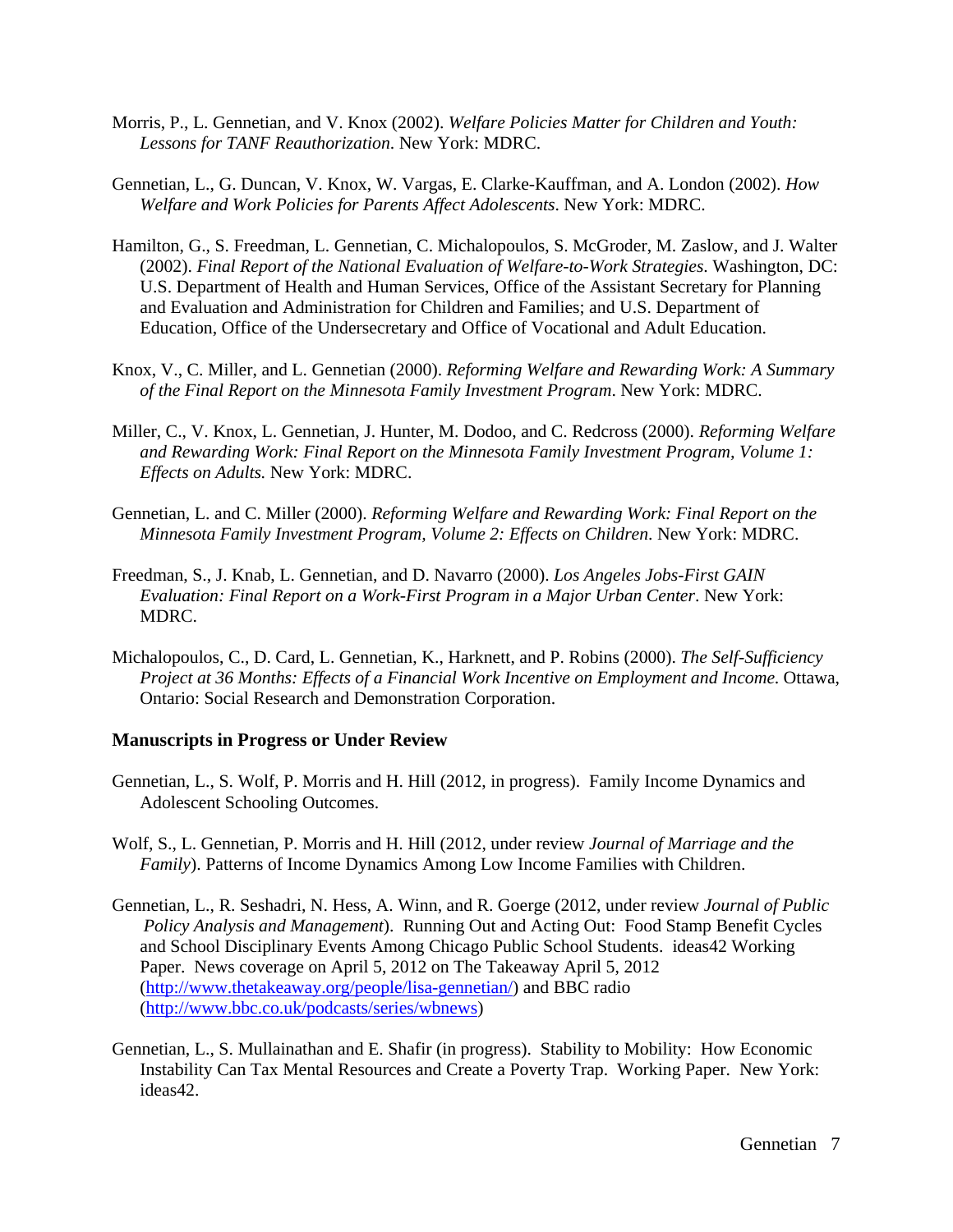- Gennetian, L. A., Ludwig, J. L., and L. Sanbonmatsu (2011). Understanding Neighborhood Effects on Low-Income Families: A Within-Study Comparison Using Data from the Moving To Opportunity Program. Working Paper.
- Gennetian, L., D. Crosby, C. Dowsett, and A. Huston (2009). Maternal Employment, Early Care Settings and the Achievement of Low-Income Children.
- London, A., L. M. Lopoo, L. A. Gennetian (under review, 2009). School Participation and Performance Outcomes of Low-Income Adolescent Children of Immigrant and Native-Born Parents in Four Urban Counties. *Social Science Research*.
- Imes, A., A. Huston, and L. A. Gennetian (2009). Child Care Subsidies as Work Supports: Improving the Material, Psychological, and Economic Well-Being of Working Poor Families.
- Fein, D., D. Gubits, L. Gennetian, and F. Yumoto (under second revision, 2007). For Poorer as for Richer? Understanding Differences in Marital Quality and Stability. *Journal of Marriage and the Family.*
- Hsueh, J., L. Gennetian and D. Principe (2004). The Effects of Policy-Induced Changes in Parents' Work Entry and Hours on Adolescent Achievement
- Morris, P., L. Gennetian, H. Yoshikawa and A. Gasman-Pines (2005). Equity and Diversity: Do Employment-Based Policies for Adults Have Effects on Children that Differ by Race.
- Gennetian, L. and C. Michalopoulos (2003). Child Care and Employment: Evidence from Random Assignment Studies of Welfare and Work Programs. Next Generation Working Paper No. 17. New York: MDRC.

#### **State and Federal Policy Briefings**

- 2005 The Long Term Effects of the Minnesota Family Investment Program. MN.
- 2002 Making Child Care Choices. Washington, DC.
- 2002 How Welfare and Work Policies Affect Children and Adolescents. Washington, DC.
- 2001 The Effects of Welfare and Employment Policies on Children. Minneapolis, MN.
- 2000 The Effects of Make-Work-Pay Programs on Families and Children. Washington DC.
- 2000 The Next Generation Project. Washington DC.

#### **Project Funding**

Interventions for school readiness: Behavioral economic innovations for parents Role: Principal Investigator

Co-Investigators: Alan Mendelsohn and Lawrence Aber, New York University Agency: NICHD R21, submitted October 2011.

Behavioral Interventions to Advance Self-Sufficiency (BIAS)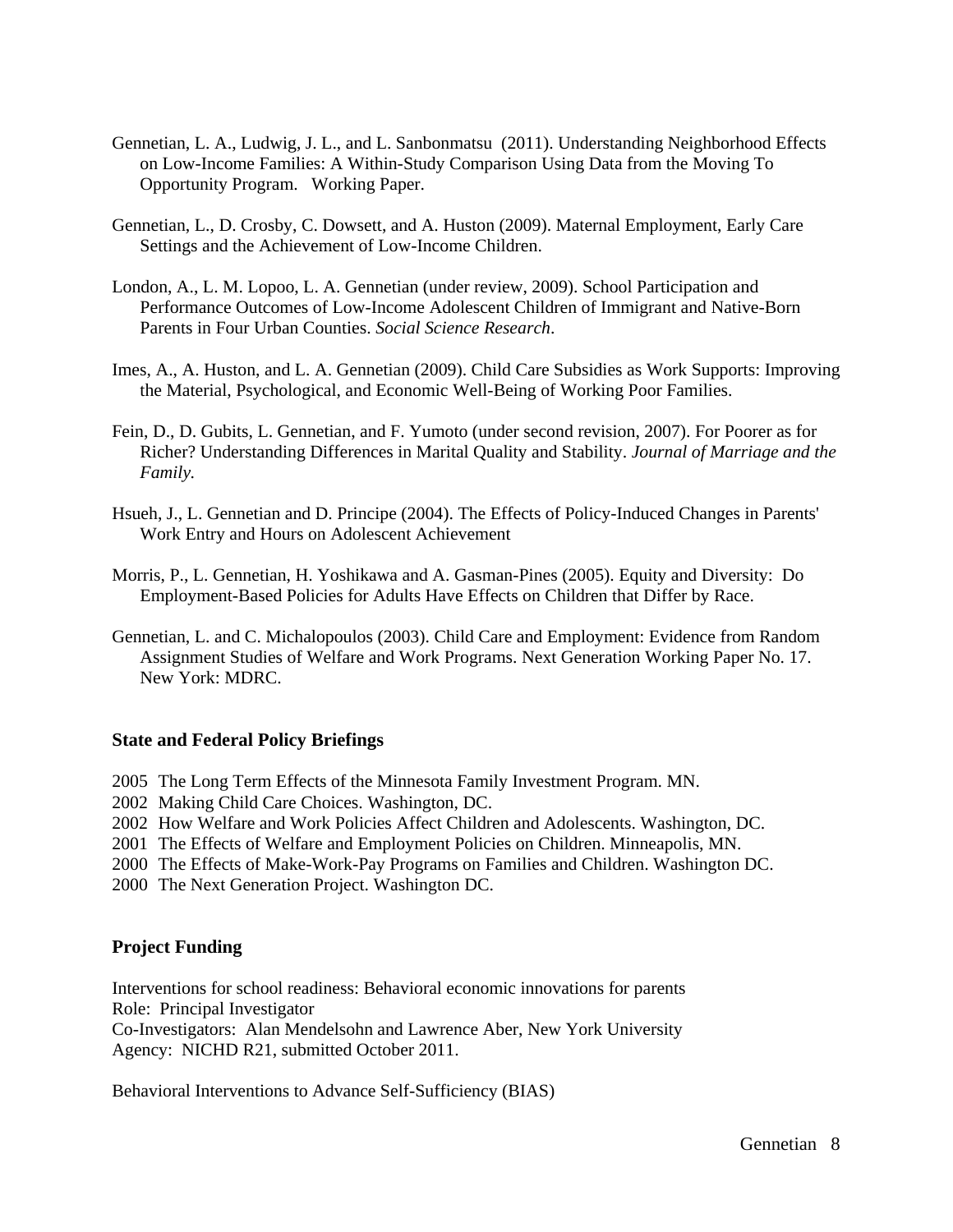Role: Co-Principal Investigator, October 2010 to April 2012. Co-PIs Lashawn Richburg-Hayes and David Butler, MDRC RFTO ACF39201Administration for Children and Families, U.S. Department of Health and Human Services.

National Survey of Early Care and Education Principal Investigator: Robert Goerge, Chapin Hall, University of Chicago Role: Co-Investigator, Household Interview Member National Opinion Research Center team HHSP23320095647WC/HHSP23337017T: Administration for Children and Families, U.S. Department of Health and Human Services. Award Dates October 2010 to September 2014.

Economic Volatility and Children's Development Role: Principal Investigator (with Pamela Morris, New York University and Heather Hill, University of Chicago) Agency: NICHD RO1, Competing renewal submission, Autumn 2011

Parental Employment and Socioeconomic Disparities in Children's Health Role: Co-Principal Investigator (with Heather Hill, PI, University of Chicago) Agency: NICHD R21, resubmitted March 2010.

Center for Health Administration Studies Seed Grant Measuring Neighborhood Effects on Long-Term Health Outcomes Role: Co-Investigator (with J. Ludwig, PI, University of Chicago) Agency: NIH/NICHD R24HD051152-04, awarded June 2009.

Population Research Center Pilot Project Award Measuring Neighborhood Effects on Long-Term Health Outcomes Role: Co-Investigator (with J. Ludwig, PI, University of Chicago) Agency: NIH/NIA R24HD051152-04, awarded April 2009.

Neighborhood Poverty, Health and Economic Security over the Adult Life Span Role: Senior Investigator ( J. Ludwig, PI, University of Chicago) Agency: National Institute on Aging, January 2010 to January 2013.

Interventions, Economic Security and Child Development Role: Co-Principal Investigator (with Pamela Morris, MDRC; Greg Duncan, Northwestern University; and Aletha Huston, University of Texas at Austin) Agency: NICHD RO1, April 2005 to May 2010.

Early Care Settings and School Readiness of Low-Income Children: Cross-Cutting Lessons from Two Complementary Studies Role: Principal Investigator Agency: Federal Child Care Bureau, Field Initiated Child Care Grants, October 2004 to September 2005.

The Effects of Maternal Employment on Low-Income Adolescents: An Investigation of Contextual